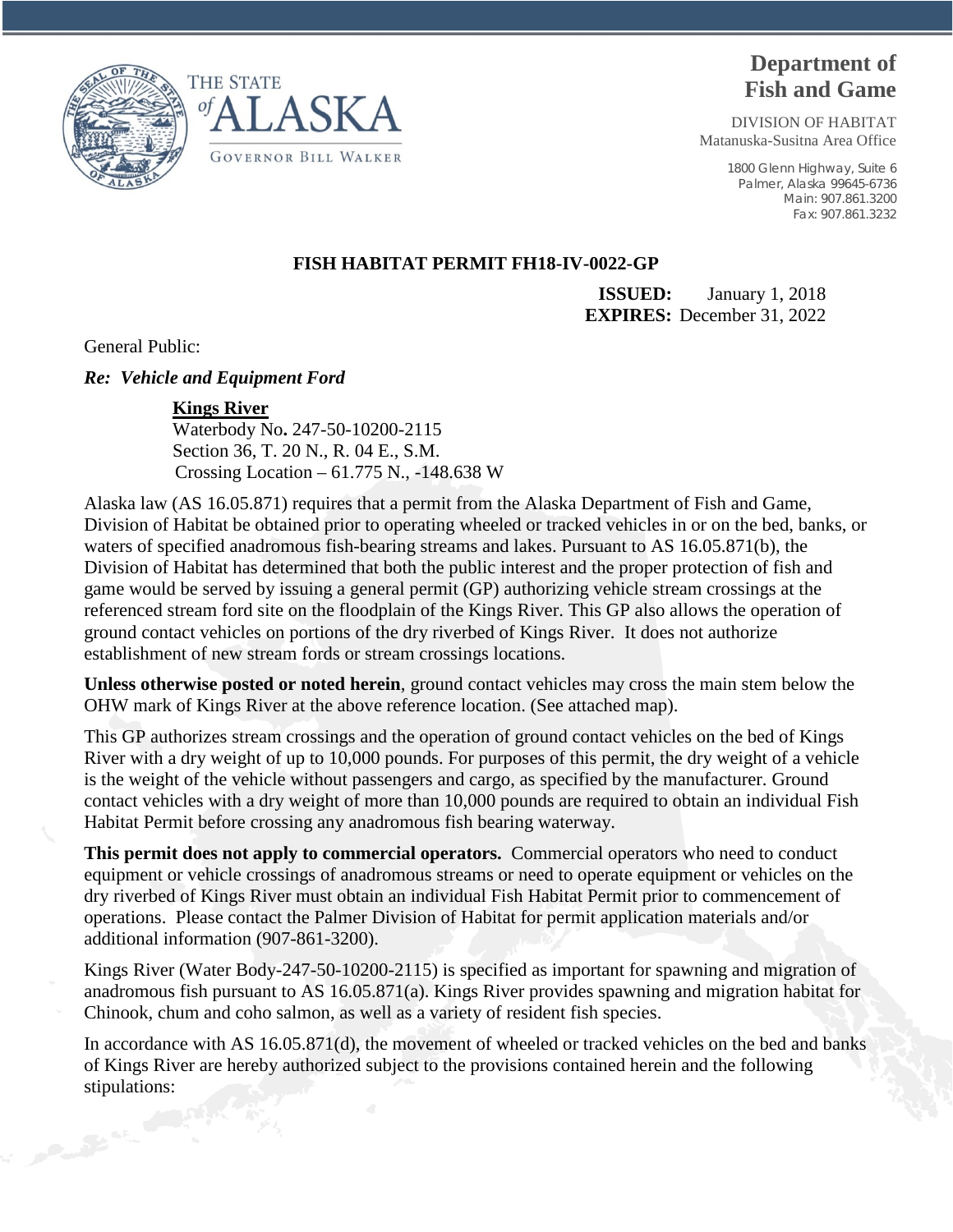- 1. **This permit must be in your possession during stream crossings.**
- 2. **Crossings shall be made at posted locations only**. In the event posted signs have been removed or destroyed, crossings shall be made on established trails at the coordinates listed above.
- 3. **Stream crossings shall be made as directly as possible**. This is usually perpendicular to the flow of the water. However, the Division of Habitat is aware that the safest route across a stream may not be perpendicular to the flow. Because of this, non-perpendicular crossings may be necessary for safety and are allowed when appropriate.
- 4. **Vehicle operations within streams shall be limited to that necessary to safely cross the water body.** Driving a vehicle up and downstream for any other purpose, including general recreation, is strictly prohibited.
- 5. **Vehicles may not linger or delay while crossing streams.** Washing mud from vehicles while the vehicle is in the flowing waters of a stream is prohibited.
- 6. **Ground contact vehicles shall not be parked below the ordinary high water line of any anadromous streams, except** vehicles may be temporarily parked on the dry, exposed bed of the Kings River provided they are under the direct supervision of the owner of the vehicle or their authorized agent.
- 7. **The bed or banks of these specified water bodies shall not be altered or disturbed in any way to facilitate stream crossings.** Existing fords shall not be modified, expanded, repaired, or otherwise changed without the prior written approval of the Division of Habitat.

## **Please be reminded that harassing fish while crossing any stream is prohibited by state law (5 AAC 75.060).**

**Advisory:** Swift currents and large boulders make crossing the Kings River particularly challenging especially during periods of elevated flow. Care should be taken to assess flow conditions and crossing safety prior to attempting to ford the Kings River at this location.

You are responsible for the actions of contractors, agents, or other persons who perform work to accomplish the approved project. For any activity that significantly deviates from the approved plan, you shall notify the Division of Habitat and obtain written approval in the form of a permit amendment before beginning the activity. Any action that increases the project's overall scope or that negates, alters, or minimizes the intent or effectiveness of any stipulation contained in this permit will be deemed a significant deviation from the approved plan. The final determination as to the significance of any deviation and the need for a permit amendment is the responsibility of the Division of Habitat. Therefore, it is recommended you consult the Division of Habitat immediately when a deviation from the approved plan is being considered.

For the purpose of inspecting or monitoring compliance with any condition of this permit, you shall give an authorized representative of the state free and unobstructed access, at safe and reasonable times, to the permit site. You shall furnish whatever assistance and information as the authorized representative reasonably requires for monitoring and inspection purposes.

This letter constitutes a permit issued under the authority of AS 16.05.871. Please be advised that this determination applies only to activities regulated by the Division of Habitat; other agencies also may have jurisdiction under their respective authorities. This determination does not relieve you of your responsibility to secure other permits; state, federal, or local. You are still required to comply with all other applicable laws.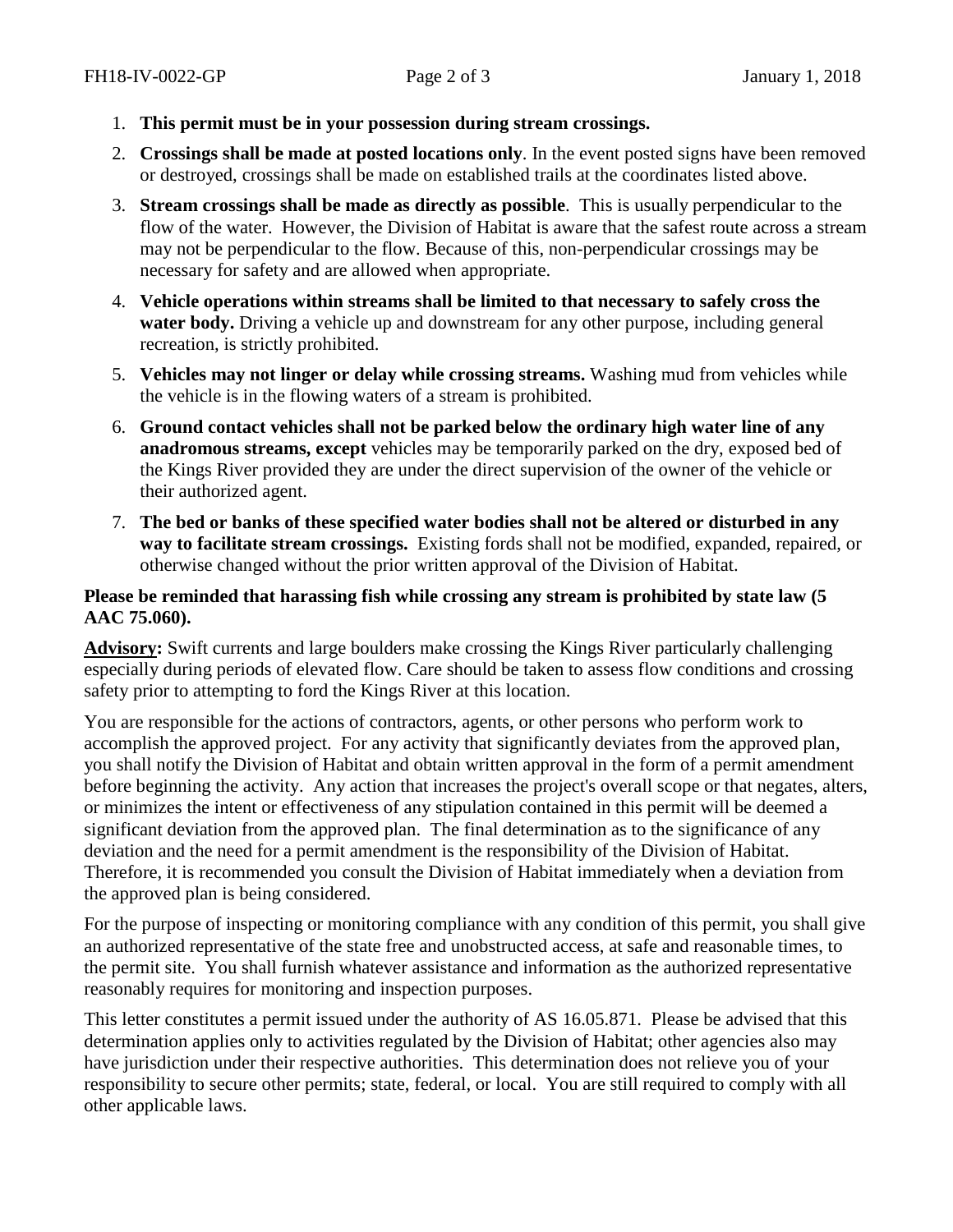In addition to the penalties provided by law, this permit may be terminated or revoked for failure to comply with its provisions or failure to comply with applicable statutes and regulations. The department reserves the right to require mitigation measures to correct disruption to fish and game created by the project and which was a direct result of the failure to comply with this permit or any applicable law.

You shall indemnify, save harmless, and defend the department, its agents, and its employees from any and all claims, actions, or liabilities for injuries or damages sustained by any person or property arising directly or indirectly from permitted activities or your performance under this permit. However, this provision has no effect if, and only if, the sole proximate cause of the injury is the department's negligence.

This permit decision may be appealed in accordance with the provisions of AS 44.62.330-630.

If you have any questions, please call the Palmer Division of Habitat at (907) 861-3200.

Sincerely,

Sam Cotten, Commissioner

Ron Benkort

By: Ron Benkert, Regional Manager Division of Habitat (907) 861-3200

-jmk

Attached: Kings River Map

| $cc$ : | D. Dahl, AWT    | S. Ivey, SF     |
|--------|-----------------|-----------------|
|        | Pagemaster, COE | C. Larson, DMLW |

T. Hansen, SF T. Long, SF

A. Ott. Habitat D. Massie, AWT